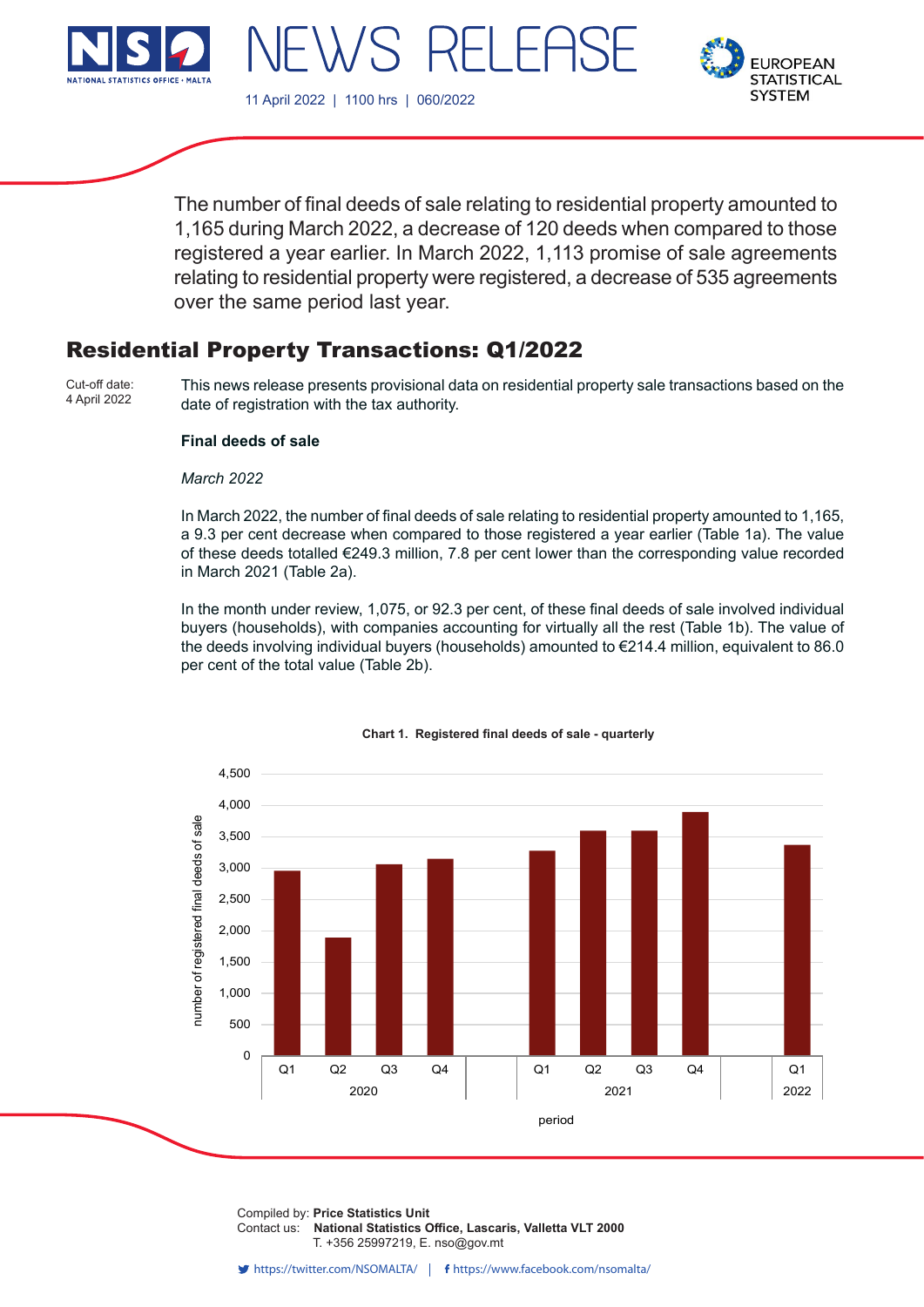#### *Q1/2022*

In the first quarter of 2022, 3,373 final deeds of sale were registered (Table 1a), an annual increase of 2.9 per cent (Table 3). The value of the deeds registered during this period rose by 8.9 per cent over the same quarter of the previous year and amounted to €736.1 million (Table 2a).

With regard to the region the property is situated in, the highest numbers of final deeds of sale were recorded in the two regions of Għawdex, and Ħaż-Żabbar, Ix-Xgħajra, Iż-Żejtun, Birżebbuġa, Marsaskala and Marsaxlokk, at 582 and 397 respectively. The lowest numbers of deeds were noted in the region of Il-Birgu, L-Isla, Bormla and Il-Kalkara, and the region of L-Imdina, Ħad-Dingli, Ir-Rabat, L-Imtarfa and L-Imġarr. In these regions, 47 and 109 deeds were recorded respectively. The highest annual increase was registered in the Ħ'Attard, Ħal Balzan, L-Iklin and Ħal Lija region, at 51.6 per cent. The second highest increase was noted in the region of Ħal Luqa, Il-Gudja, Ħal Għaxaq, Ħal Kirkop, L-Imqabba, Il-Qrendi, Ħal Safi and Iż-Żurrieq, a 34.8 per cent rise compared to the previous year. In contrast, the largest annual decreases were observed in the two regions of Il-Birgu, L-isla, Bormla and Il-Kalkara, and Il-Mellieħa and San Pawl il-Baħar, with declines of 28.8 per cent and 18.1 per cent respectively (Table 3).

#### **Promise of sale agreements**

## *March 2022*

In March 2022, 1,113 promise of sale agreements relating to residential property were registered, equivalent to a 32.5 per cent decrease over the previous year (Table 4a). Individual potential buyers (households) accounted for 1,024, or 92.0 per cent, of these agreements, while the rest mainly involved companies (Table 4b).

## *Q1/2022*

In the first quarter of 2022, the number of promise of sale agreements reached 2,743 (Table 4a), representing an annual decrease of 31.0 per cent (Table 5).

The largest numbers of promise of sale agreements corresponded to residential properties situated in the two regions of Għawdex, and Birkirkara, Il-Gżira, L-Imsida, Ta' Xbiex and San Ġwann, totalling 378 and 356 respectively. The lowest numbers were noted in respect of properties located in the region of Il-Birgu, L-isla, Bormla and Il-Kalkara, and the region of L-Imdina, Ħad-Dingli, Ir-Rabat, L-Imtarfa and L-Imġarr. The first-mentioned region accounted for 55 agreements and the second for 87 agreeements. The region of Il-Birgu, L-Isla, Bormla and Il-Kalkara saw the only annual increase in promise of sale agreements, with a 1.9 per cent rise. On the other hand, the highest annual decreases were observed in the two regions of Il-Mosta and In-Naxxar, and Ħ'Attard, Ħal Balzan, L-Iklin and Ħal Lija, which recorded declines of 50.8 per cent and 45.8 per cent respectively (Table 5).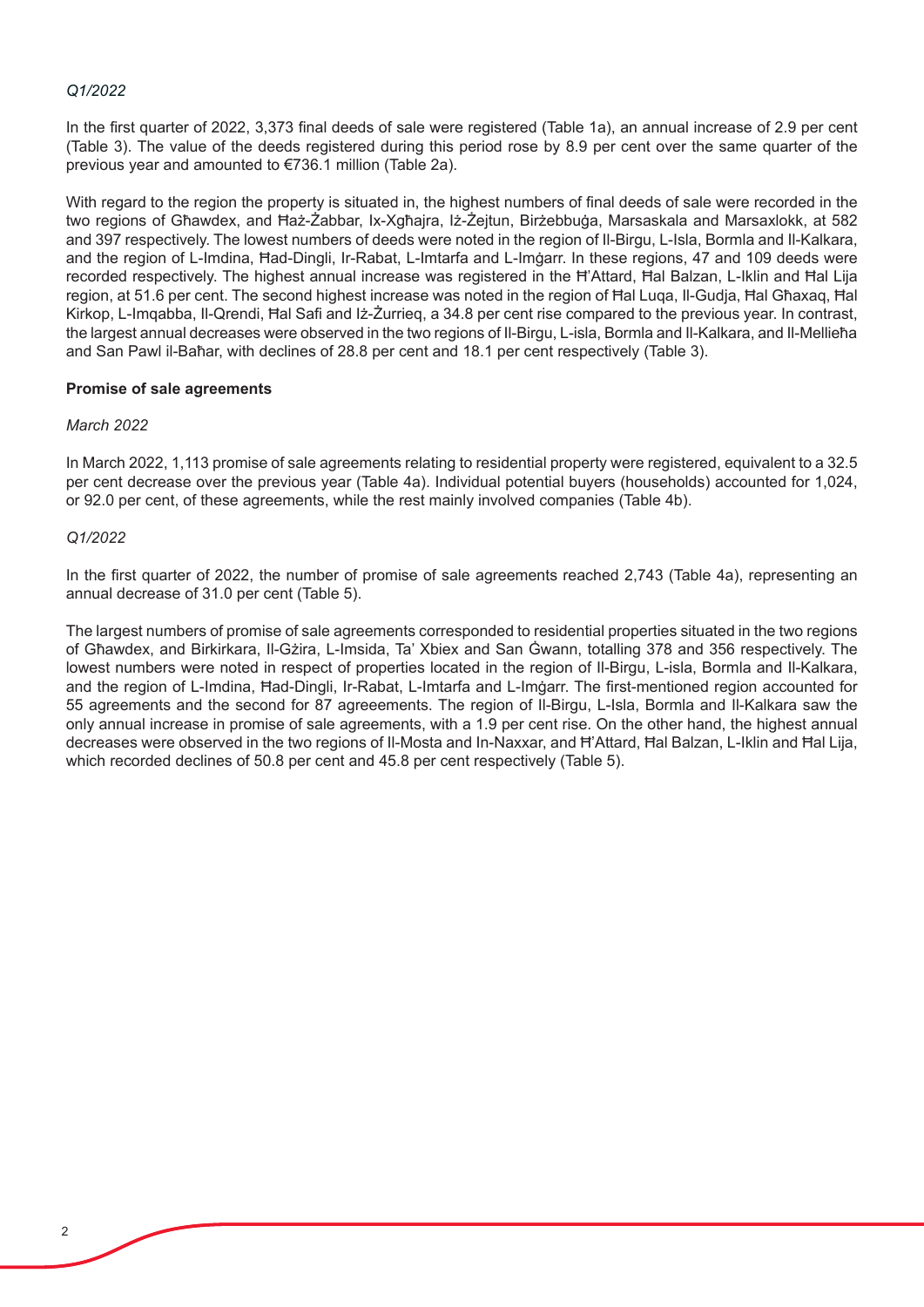**Table 1a. Number of final deeds of sale by period of registration**

| Period       | 2019   | 2020   | 2021   | 2022  |
|--------------|--------|--------|--------|-------|
| January      | 1,067  | 1,031  | 1,009  | 1,141 |
| February     | 1,222  | 1,000  | 984    | 1,067 |
| March        | 1,232  | 926    | 1,285  | 1,165 |
| Q1           | 3,521  | 2,957  | 3,278  | 3,373 |
| April        | 1,155  | 590    | 1,185  |       |
| May          | 1,196  | 552    | 1,174  |       |
| June         | 1,032  | 746    | 1,239  |       |
| Q2           | 3,383  | 1,888  | 3,598  |       |
| July         | 1,272  | 1,149  | 1,386  |       |
| August       | 1,138  | 940    | 1,170  |       |
| September    | 1,045  | 974    | 1,040  |       |
| Q3           | 3,455  | 3,063  | 3,596  |       |
| October      | 1,297  | 1,054  | 1,157  |       |
| November     | 1,161  | 961    | 1,330  |       |
| December     | 1,202  | 1,134  | 1,409  |       |
| Q4           | 3,660  | 3,149  | 3,896  |       |
| <b>Total</b> | 14,019 | 11,057 | 14,368 |       |

**Table 1b. Number of final deeds of sale involving individual buyers (households) by period of registration**

| Period         | 2019   | 2020   | 2021   | 2022  |
|----------------|--------|--------|--------|-------|
| January        | 980    | 912    | 932    | 1,054 |
| February       | 1,137  | 914    | 900    | 988   |
| March          | 1,128  | 830    | 1,192  | 1,075 |
| Q1             | 3,245  | 2,656  | 3,024  | 3,117 |
| April          | 1,079  | 529    | 1,095  |       |
| May            | 1,090  | 503    | 1,089  |       |
| June           | 943    | 709    | 1,136  |       |
| Q <sub>2</sub> | 3,112  | 1,741  | 3,320  |       |
| July           | 1,175  | 1,075  | 1,295  |       |
| August         | 1,031  | 883    | 1,073  |       |
| September      | 970    | 892    | 963    |       |
| Q3             | 3,176  | 2,850  | 3,331  |       |
| October        | 1,156  | 970    | 1,072  |       |
| November       | 1,067  | 897    | 1,242  |       |
| December       | 1,114  | 1,044  | 1,296  |       |
| Q4             | 3,337  | 2,911  | 3,610  |       |
| Total          | 12,870 | 10,158 | 13,285 |       |

Note: Refer to methodological note 8.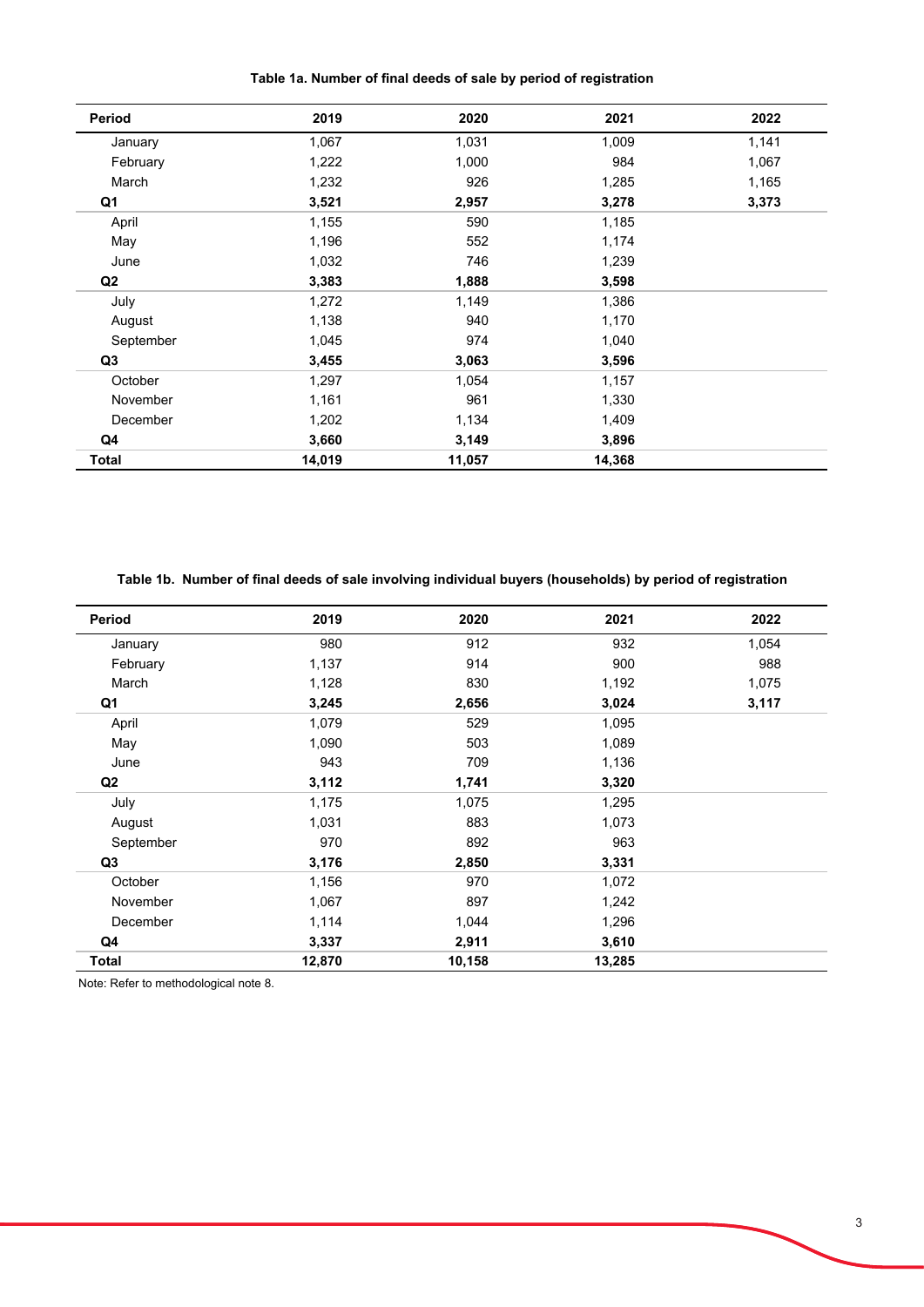**Table 2a. Total value of final deeds of sale by period of registration**

|                |         |         |         | € million |
|----------------|---------|---------|---------|-----------|
| Period         | 2019    | 2020    | 2021    | 2022      |
| January        | 237.7   | 205.1   | 209.2   | 237.2     |
| February       | 226.7   | 192.2   | 196.2   | 249.6     |
| March          | 225.1   | 170.5   | 270.5   | 249.3     |
| Q <sub>1</sub> | 689.5   | 567.8   | 675.9   | 736.1     |
| April          | 230.7   | 119.3   | 242.0   |           |
| May            | 209.2   | 102.3   | 325.6   |           |
| June           | 179.1   | 138.6   | 249.3   |           |
| ${\bf Q2}$     | 619.0   | 360.2   | 816.9   |           |
| July           | 234.7   | 212.9   | 296.7   |           |
| August         | 220.9   | 173.6   | 244.4   |           |
| September      | 192.8   | 188.9   | 256.3   |           |
| Q3             | 648.4   | 575.4   | 797.4   |           |
| October        | 265.8   | 200.8   | 242.1   |           |
| November       | 245.9   | 179.1   | 294.3   |           |
| December       | 236.8   | 243.3   | 307.6   |           |
| Q4             | 748.5   | 623.2   | 844.0   |           |
| <b>Total</b>   | 2,705.4 | 2,126.6 | 3,134.2 |           |

## **Table 2b. Value of final deeds of sale involving individual buyers (households) by period of registration**

|              |         |         | <u>or mar accae or calc mroning marriagal sajolo (houconcluo) sy polica or regionali</u> | $\epsilon$ million |
|--------------|---------|---------|------------------------------------------------------------------------------------------|--------------------|
| Period       | 2019    | 2020    | 2021                                                                                     | 2022               |
| January      | 188.3   | 161.8   | 175.1                                                                                    | 203.9              |
| February     | 181.8   | 159.3   | 163.2                                                                                    | 202.7              |
| March        | 189.9   | 140.6   | 239.3                                                                                    | 214.4              |
| Q1           | 560.0   | 461.7   | 577.6                                                                                    | 621.0              |
| April        | 170.0   | 102.0   | 204.2                                                                                    |                    |
| May          | 172.0   | 86.7    | 212.6                                                                                    |                    |
| June         | 146.7   | 118.1   | 214.0                                                                                    |                    |
| Q2           | 488.7   | 306.8   | 630.8                                                                                    |                    |
| July         | 191.3   | 176.7   | 253.9                                                                                    |                    |
| August       | 173.1   | 155.3   | 206.8                                                                                    |                    |
| September    | 166.6   | 153.3   | 181.1                                                                                    |                    |
| Q3           | 531.0   | 485.3   | 641.8                                                                                    |                    |
| October      | 199.6   | 172.3   | 206.6                                                                                    |                    |
| November     | 187.9   | 161.0   | 260.2                                                                                    |                    |
| December     | 203.8   | 193.9   | 263.8                                                                                    |                    |
| Q4           | 591.3   | 527.2   | 730.6                                                                                    |                    |
| <b>Total</b> | 2,171.0 | 1,781.0 | 2,580.8                                                                                  |                    |

Note: Refer to methodological note 8.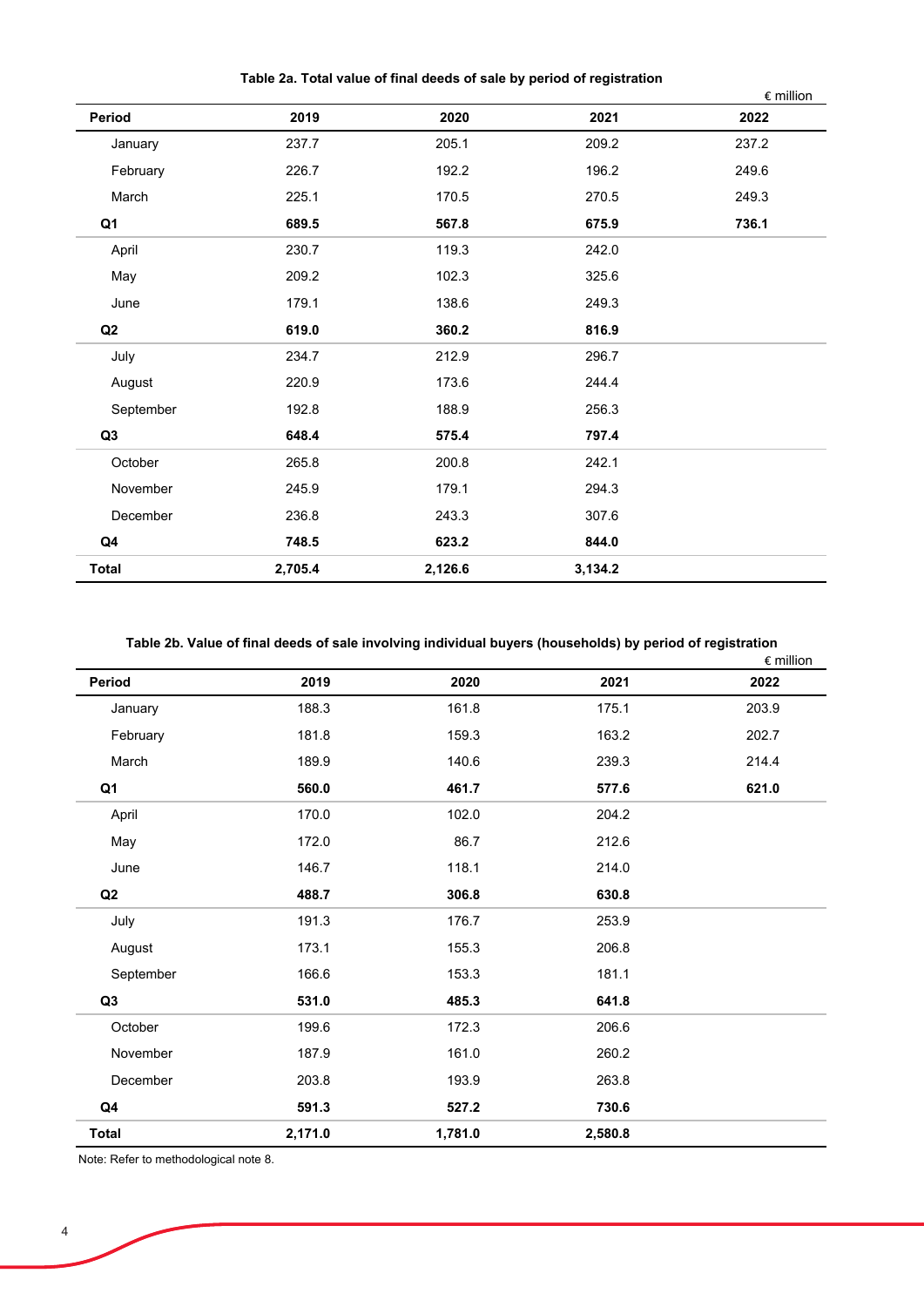| Region       |                                                                                           | 2021  |                          | 2022                     | Year-on-year             | Quarter-on-<br>quarter |
|--------------|-------------------------------------------------------------------------------------------|-------|--------------------------|--------------------------|--------------------------|------------------------|
|              |                                                                                           |       | Q4                       | Q <sub>1</sub>           |                          | $\%$                   |
|              | 1. Il-Birgu, L-Isla, Bormla, Il-Kalkara                                                   | 66    | 57                       | 47                       | $-28.8$                  | $-17.5$                |
|              | 2. Il-Fgura, Raħal Ġdid, Santa Luċija, Ħal Tarxien                                        | 194   | 204                      | 172                      | $-11.3$                  | $-15.7$                |
|              | 3. Haż-Żabbar, Ix-Xgħajra, Iż-Żejtun, Birżebbuġa, Marsaskala, Marsaxlokk                  | 354   | 512                      | 397                      | 12.1                     | $-22.5$                |
|              | 4. Hal Luqa, Il-Gudja, Hal Għaxaq, Hal Kirkop, L-Imqabba, Il-Qrendi, Hal Safi, Iż-Żurrieq | 204   | 310                      | 275                      | 34.8                     | $-11.3$                |
|              | 5. Valletta, Floriana, Il-Marsa, Il-Hamrun, Tal-Pietà, Santa Venera                       | 196   | 217                      | 207                      | 5.6                      | $-4.6$                 |
|              | 6. Hal Qormi, Haż-Żebbuġ, Is-Siġġiewi                                                     | 269   | 242                      | 224                      | $-16.7$                  | $-7.4$                 |
|              | 7. Birkirkara, Il-Gżira, L-Imsida, Ta' Xbiex, San Ġwann                                   | 358   | 431                      | 357                      | $-0.3$                   | $-17.2$                |
|              | 8. Pembroke, San Giljan, Tas-Sliema, Is-Swieqi, Hal Gharghur                              | 271   | 363                      | 303                      | 11.8                     | $-16.5$                |
|              | 9. H'Attard, Hal Balzan, L-Iklin, Hal Lija                                                | 93    | 128                      | 141                      | 51.6                     | 10.2                   |
|              | 10. L-Imdina, Had-Dingli, Ir-Rabat, L-Imtarfa, L-Imgarr                                   | 112   | 124                      | 109                      | $-2.7$                   | $-12.1$                |
|              | 11. Il-Mosta, In-Naxxar                                                                   | 232   | 254                      | 219                      | $-5.6$                   | $-13.8$                |
|              | 12. Il-Mellieħa, San Pawl Il-Baħar                                                        | 415   | 471                      | 340                      | $-18.1$                  | $-27.8$                |
|              | 13. Għawdex                                                                               | 514   | 583                      | 582                      | 13.2                     | $-0.2$                 |
|              | Unclassified                                                                              |       | $\overline{\phantom{a}}$ | $\overline{\phantom{a}}$ | $\overline{\phantom{a}}$ |                        |
| <b>Total</b> |                                                                                           | 3,278 | 3,896                    | 3,373                    | 2.9                      | $-13.4$                |

# **Table 3. Number of final deeds of sale by period of registration and region**

Note: Refer to methodological note 13.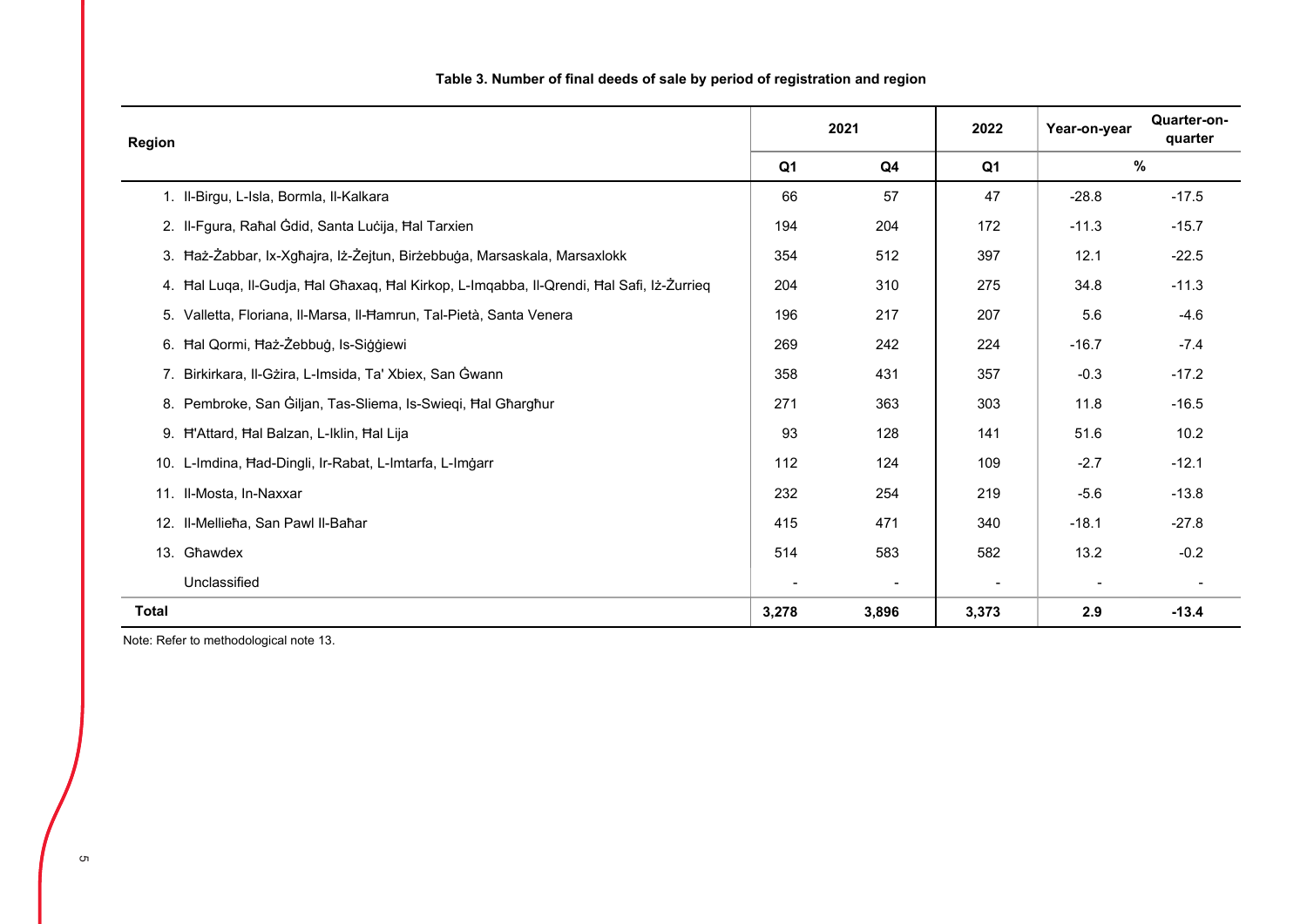**Table 4a. Number of promise of sale agreements by period of registration**

| Period         | 2019   | 2020   | 2021 <sup>1</sup> | 2022  |
|----------------|--------|--------|-------------------|-------|
| January        | 860    | 754    | 980               | 663   |
| February       | 1,112  | 892    | 1,350             | 967   |
| March          | 1,196  | 892    | 1,648             | 1,113 |
| Q <sub>1</sub> | 3,168  | 2,538  | 3,978             | 2,743 |
| April          | 1,155  | 269    | 1,428             |       |
| May            | 1,145  | 511    | 1,477             |       |
| June           | 977    | 961    | 1,166             |       |
| ${\bf Q2}$     | 3,277  | 1,741  | 4,071             |       |
| July           | 950    | 1,366  | 1,103             |       |
| August         | 883    | 1,074  | 891               |       |
| September      | 855    | 1,054  | 989               |       |
| Q <sub>3</sub> | 2,688  | 3,494  | 2,983             |       |
| October        | 974    | 1,300  | 1,091             |       |
| November       | 796    | 1,042  | 1,250             |       |
| December       | 711    | 1,144  | 2,276             |       |
| Q <sub>4</sub> | 2,481  | 3,486  | 4,617             |       |
| Total          | 11,614 | 11,259 | 15,649            |       |

#### **Table 4b. Number of promise of sale agreements involving individual potential buyers (households) by period of registration**

| Period         | 2019   | 2020   | 2021 <sup>1</sup> | 2022  |
|----------------|--------|--------|-------------------|-------|
| January        | 792    | 662    | 896               | 547   |
| February       | 1,005  | 813    | 1,269             | 896   |
| March          | 1,102  | 835    | 1,525             | 1,024 |
| Q <sub>1</sub> | 2,899  | 2,310  | 3,690             | 2,467 |
| April          | 1,073  | 252    | 1,319             |       |
| May            | 1,057  | 486    | 1,358             |       |
| June           | 901    | 912    | 1,062             |       |
| Q2             | 3,031  | 1,650  | 3,739             |       |
| July           | 862    | 1,296  | 987               |       |
| August         | 799    | 1,012  | 787               |       |
| September      | 796    | 989    | 912               |       |
| Q <sub>3</sub> | 2,457  | 3,297  | 2,686             |       |
| October        | 901    | 1,211  | 995               |       |
| November       | 733    | 966    | 1,137             |       |
| December       | 649    | 1,062  | 1,971             |       |
| Q4             | 2,283  | 3,239  | 4,103             |       |
| <b>Total</b>   | 10,670 | 10,496 | 14,218            |       |

 $1$  The substantial increase in promise of sale agreements observed in December 2021 is largely explained by the expiration of a tax incentive related to the acquisition of property. In accordance with the Exemption of Duty in Terms of Article 23 Order (S.L. 364.12) as amended by legal notice 324 of 2021, the stamp duty on property acquisitions was reduced from 5 per cent to 1.5 per cent on the first €400,000 of the property value. This applied to promise of sale agreements registered up to 31 December 2021, as long as the contract is entered into by not later than 30 June 2022.

Note: Refer to methodological note 8.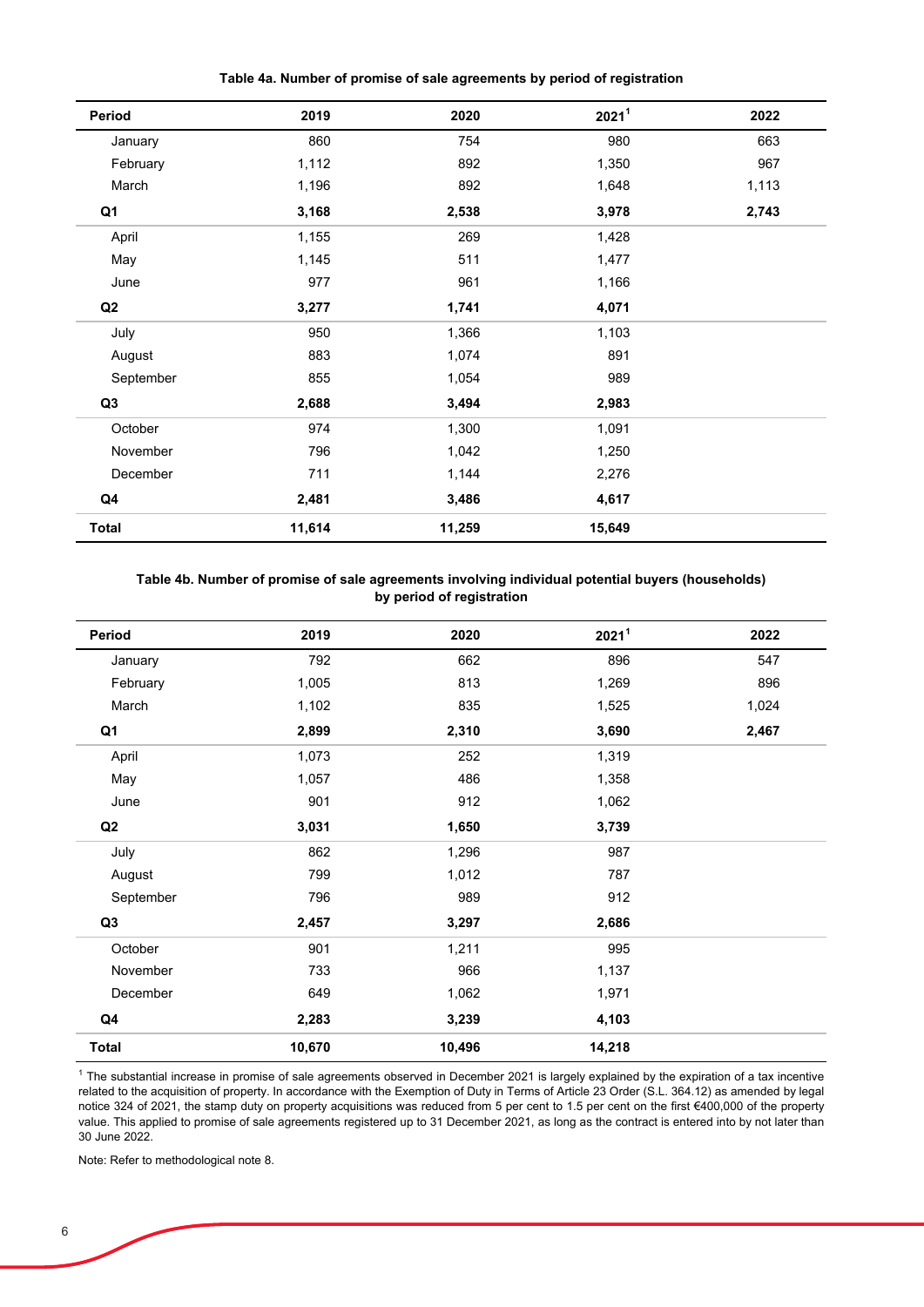|              | <b>Region</b>                                                                             |                | 2021                     |                          | Year-on-year | Quarter-on-<br>quarter |
|--------------|-------------------------------------------------------------------------------------------|----------------|--------------------------|--------------------------|--------------|------------------------|
|              |                                                                                           | Q <sub>1</sub> | Q4                       | Q1                       |              | $\%$                   |
|              | 1. Il-Birgu, L-Isla, Bormla, Il-Kalkara                                                   | 54             | 80                       | 55                       | 1.9          | $-31.3$                |
|              | 2. Il-Fgura, Raħal Ġdid, Santa Luċija, Ħal Tarxien                                        | 227            | 287                      | 193                      | $-15.0$      | $-32.8$                |
|              | 3. Haż-Żabbar, Ix-Xgħajra, Iż-Żejtun, Birżebbuġa, Marsaskala, Marsaxlokk                  | 523            | 529                      | 318                      | $-39.2$      | $-39.9$                |
|              | 4. Hal Luqa, Il-Gudja, Hal Għaxaq, Hal Kirkop, L-Imqabba, Il-Qrendi, Hal Safi, Iz-Zurrieq | 288            | 331                      | 182                      | $-36.8$      | $-45.0$                |
|              | 5. Valletta, Floriana, Il-Marsa, Il-Hamrun, Tal-Pietà, Santa Venera                       | 214            | 302                      | 210                      | $-1.9$       | $-30.5$                |
|              | 6. Hal Qormi, Haż-Żebbuġ, Is-Siġġiewi                                                     | 287            | 299                      | 183                      | $-36.2$      | $-38.8$                |
|              | 7. Birkirkara, Il-Gżira, L-Imsida, Ta' Xbiex, San Ġwann                                   | 417            | 524                      | 356                      | $-14.6$      | $-32.1$                |
|              | 8. Pembroke, San Giljan, Tas-Sliema, Is-Swieqi, Hal Gharghur                              | 388            | 451                      | 234                      | $-39.7$      | $-48.1$                |
|              | 9. H'Attard, Hal Balzan, L-Iklin, Hal Lija                                                | 190            | 166                      | 103                      | $-45.8$      | $-38.0$                |
|              | 10. L-Imdina, Had-Dingli, Ir-Rabat, L-Imtarfa, L-Imgarr                                   | 131            | 154                      | 87                       | $-33.6$      | $-43.5$                |
|              | 11. Il-Mosta, In-Naxxar                                                                   | 315            | 282                      | 155                      | $-50.8$      | $-45.0$                |
|              | 12. Il-Mellieħa, San Pawl Il-Baħar                                                        | 427            | 566                      | 289                      | $-32.3$      | $-48.9$                |
|              | 13. Għawdex                                                                               | 517            | 646                      | 378                      | $-26.9$      | $-41.5$                |
|              | Unclassified                                                                              |                | $\overline{\phantom{a}}$ | $\overline{\phantom{0}}$ |              |                        |
| <b>Total</b> |                                                                                           | 3,978          | 4,617                    | 2,743                    | $-31.0$      | $-40.6$                |

# **Table 5. Number of promise of sale agreements by period of registration and region**

Note: Refer to methodological note 13.